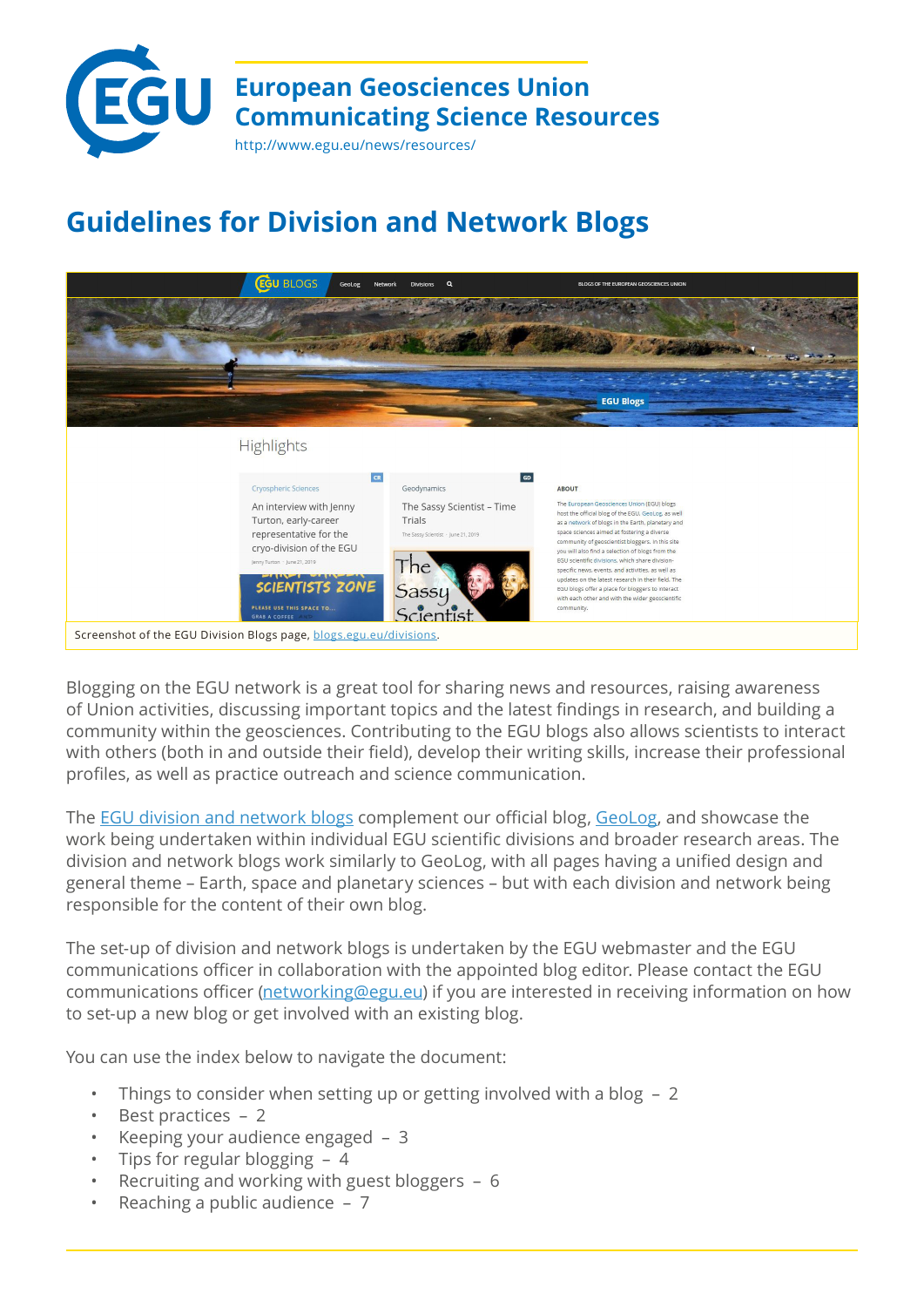# <span id="page-1-0"></span>**Things to consider when setting up or getting involved with a blog**

You and your blogging team shouldn't set up or relaunch a division or network blog without having a plan or assessing the current blog. Here are some of the things your team ought to think about:

- **• Audience** Who do you want to reach and what do you hope they'll get out of it? Is there a better (or already existing) way to reach that audience?
- **• Content** What do you plan to share and communicate? Make sure it is relevant to your audience and their interests.
- **• Know your audience and what content they like** Don't underestimate the value of checking the inbuilt analytics of your blog once it's set up or relaunched. Once you are running a blog, look into how regularly your blog is visited, who visits, what content visitors enjoy most, and what makes them stay.
- **• Be consistent**  Update your blog regularly (at least once a month) to give your audience a reason to return to your page. Not posting regularly is one of the main causes of readership drop.
- **• What resources will you need?** Maintaining a blog is time consuming. Be realistic about the resources you can dedicate to the job. Are you prepared to spend a few hours each month preparing, writing, editing, uploading and promoting blog posts? If not, could you recruit blog team members to help you accomplish these tasks in less time?
- **• How will you promote the blog?** Pressing 'publish' isn't the last step to completing a blog post. Have a plan for how you will attract an audience, whether that's sharing the post on social media platforms, sharing posts with colleagues, etc.
- **• Are you in it for the long run?** Think about how you are going to sustain the account longterm as volunteers in the division move on.
- **• You are live!** Remember that your blog is public and (mostly) permanent. Consider the language and tone you use, as well as the stories you share (fact-check). As blog editors, you are the online voices of the division or the network you are representing.
- **• Be social**  Interact with others and build a network. Become part of the online community. In addition, be sure to reply to all comments – show your readers you care.

### **Best practices**

The divisions and networks have full editorial control over the content on the blogs. However, it is worthwhile highlighting some best practices which should be kept in mind when preparing posts:

- The division blogs should represent the broad spectrum of disciplines within their division and present the breadth of research being carried out in each division. Network blogs should feature posts consistent with the topics their editors proposed to cover when setting up the blogs.
- While opinion-style posts are not discouraged in division blogs, these should be approved by division presidents prior to publication, to ensure the content is not seen to misrepresent the views of the division, particularly if they might be seen as presenting a controversial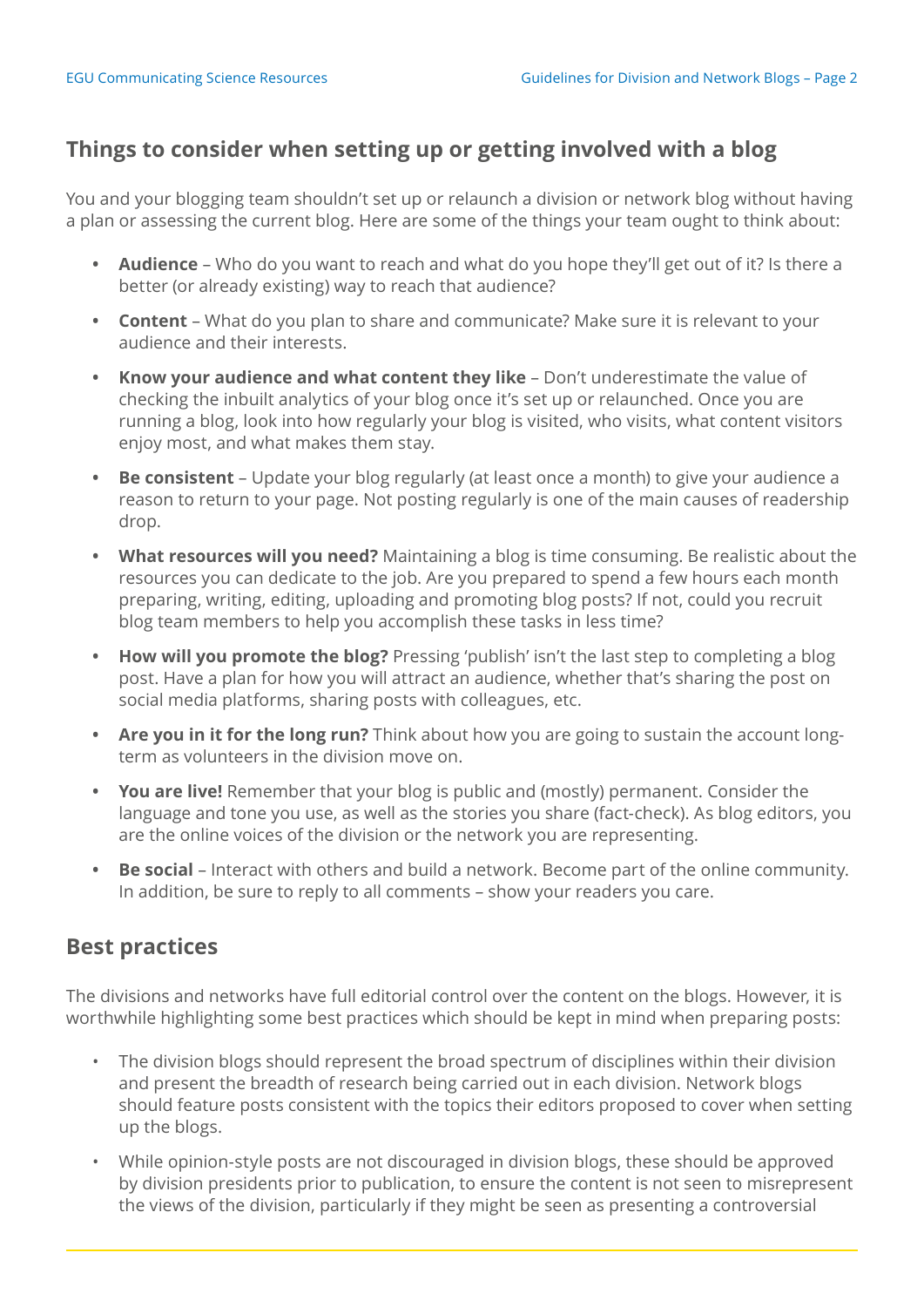<span id="page-2-0"></span>opinion. No approval is needed for opinion-style blog posts in network blogs, though blog editors should take care to highlight that the views presented are those of the author(s) and not those of the EGU.

- If blogging about a research paper, always link to the original article. Give preference to articles published in open access journals, such as the [EGU journals](https://www.egu.eu/publications/open-access-journals/), as not all readers may be able to read a paper published in a closed-access journal.
- When blogging about recent scientific results, please make sure the research is peerreviewed; if the paper is still undergoing review, please mention this in your post.
- Give full credit to images and videos used in posts (e.g. Credit: Vytas Huth (distributed via [imaggeo.egu.eu\)](https://blogs.egu.eu/geolog/2016/08/22/imaggeo-on-mondays-counting-stars/)). Additionally, ensure your chosen image/video is licensed to be reused, or that permission to reproduce it is granted by the author/owner of the image copyright. Good sources for images you can use, often with credit, are *imaggeo.egu.eu*, [Wikimedia Commons](https://commons.wikimedia.org/wiki/Main_Page), [Pixabay](https://pixabay.com/) or [Unsplash](https://unsplash.com/). Additionally, many photos from government agencies (such as NASA, NOAA, ESA, European Parliament) are free for public use.
- Once you publish a post, share it across social media channels (Facebook, Twitter, Instagram and/or LinkedIn) so that it has the best chance to reach a broad audience. Many EGU divisions are also active on varying social media channels – we suggest coordinating with the social media admins for division accounts to share your blog posts more widely. Additionally, we recommend sharing the post more than once featuring a different aspect of the article and different images.
- Do not post any content that is unlawful, harmful, hateful, libellous, defamatory, or otherwise objectionable, on social media or the blogs.

You can also find some external resources with useful blogging tips through the EGU online resources page [here](https://www.egu.eu/ecs/resources/?limit=10&sortby=&keywords=blog&page=).

### **Keeping your audience engaged**

According to data from [Chartbeat,](http://time.com/12933/what-you-think-you-know-about-the-web-is-wrong/) about 55% of online visitors spend fewer than 15 seconds actively on a page. Even then, those that stay on a page longer often only spend a few minutes before turning to something else. Therefore, it's very important to frame blog articles in a way that is easy to read, understand and navigate. Here are some tips to keep your audience engaged:

- **• Put thought into your blog headlines** Your blog post title is usually the first interaction blog readers have with your post and often determines whether someone will read further. The title of your post is meant to grab your audience and give them an idea of what the article is about. When writing up title ideas, ask yourself if you'd click on a link with this headline. If not, change it.
- **• Engaging writing style** When writing a blog post, there are several writing approaches you can use to keep your audience interested. For example, you could use the 'inverted pyramid' writing style. Start with your main conclusions and why they are important, follow with any other important details and supporting information, and then end with details that aren't vital but may be nice to know. Another approach is to tell a story when writing your post, which doesn't reveal all the main points right away and keeps readers engaged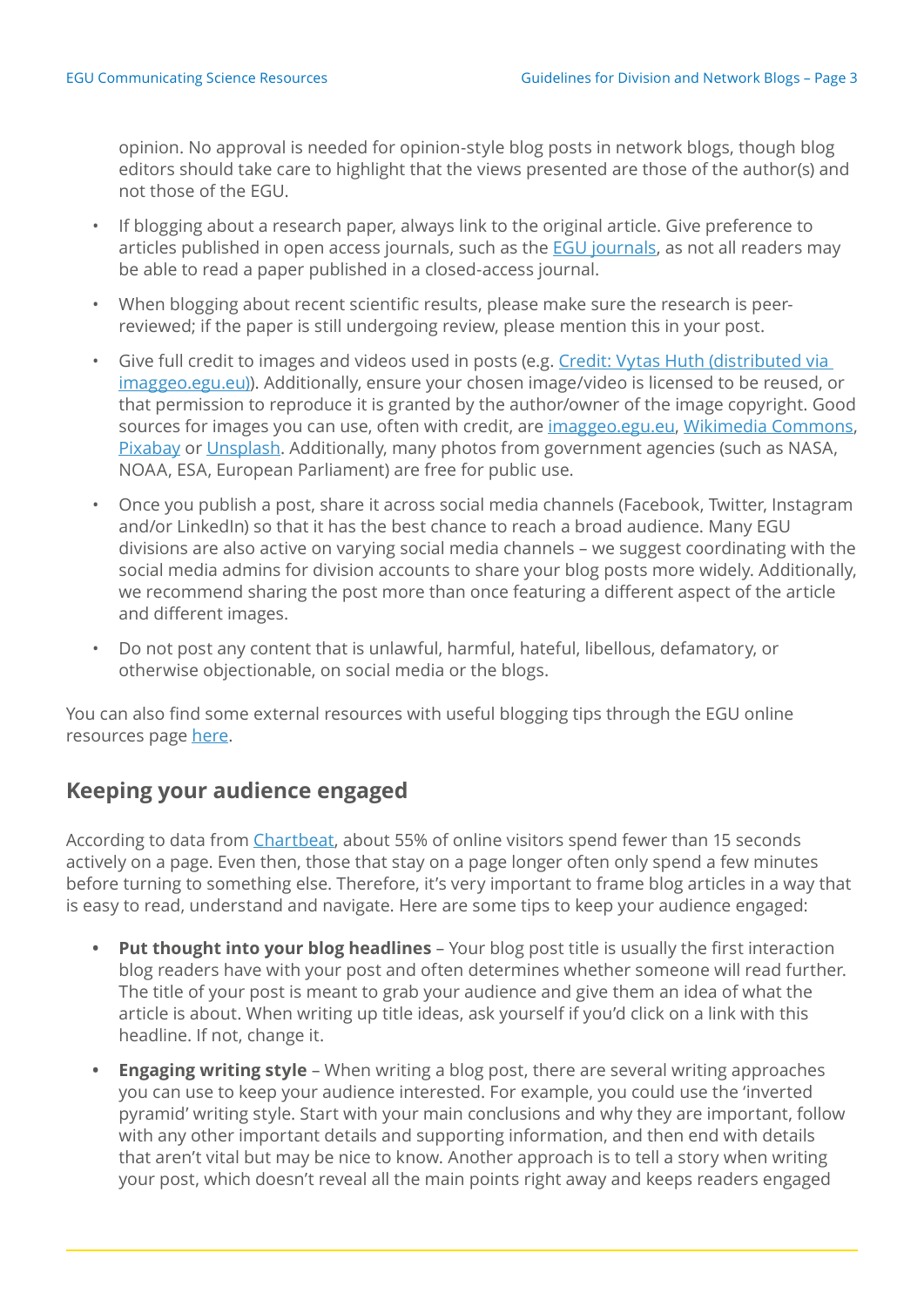<span id="page-3-0"></span>throughout. You can find more advice about storytelling in science with these resources: [Enago Academy](https://www.enago.com/academy/storytelling-in-science-communicating-your-research-effectively/) & LSE Impact [Blog](https://blogs.lse.ac.uk/impactofsocialsciences/2018/05/21/writing-a-page-turner-how-to-tell-a-story-in-your-scientific-paper/)

- **• Write using the active voice** Sentences that use the passive voice are less engaging and run the risk of hiding the characters in your article (e.g. "The forest fire in Portugal was supressed" vs. "Over 700 firefighters supressed the forest fire in Portugal").
- **• Keep your paragraphs short** One rule of thumb is to make sure each paragraph has 1 idea, written out in 2-3 sentences, taking up 4-5 lines on the page.



- **• Use subheaders to break up long posts** People often scan through blog posts rather than read the entire content. Subheaders will make your blog post easier to navigate and hold your reader's attention as they make their way through your post.
- **• Incorporate visuals** Long chunks for text can look pretty onerous to many readers. Adding visual elements to your posts, whether that's photos, videos, cartoons, graphs or infographics, can help break up your content into pieces that are easier for readers to digest.

# **Tips for regular blogging**

Being consistent and blogging regularly is one of the key aspects to having a great blog with a regular following. Here, we collate a few tips and suggestions for generating content easily and (relatively) quickly. As experienced bloggers, some of you may already be familiar with the suggestions below, but we hope some of the content may be useful, even if not new.

#### **Regular features**

These are great for a number of reasons. First, they mean you don't need to fear the dreaded blogger's block which can lead to a lack of ideas, lack of posting and consequent dwindling readership numbers. Second, they encourage you to update your blog regularly, no matter what! Finally, they can act as a great hook that has the potential to draw in more readers.

How regularly you post these is up to you. Weekly works well, as it ensures very regular content, but features which might require a bit more work maybe best posted fortnightly or monthly. Once you've chosen the frequency of the feature, be consistent: your readers will know when to expect it, and will look forward to reading it. If you stick to your schedule, you'll build trust and a regular following.

Further down we've given some ideas for blog posts – many of these could be adapted and used for regular features. However, some things work really well as regular features so we explore those in a little more detail next.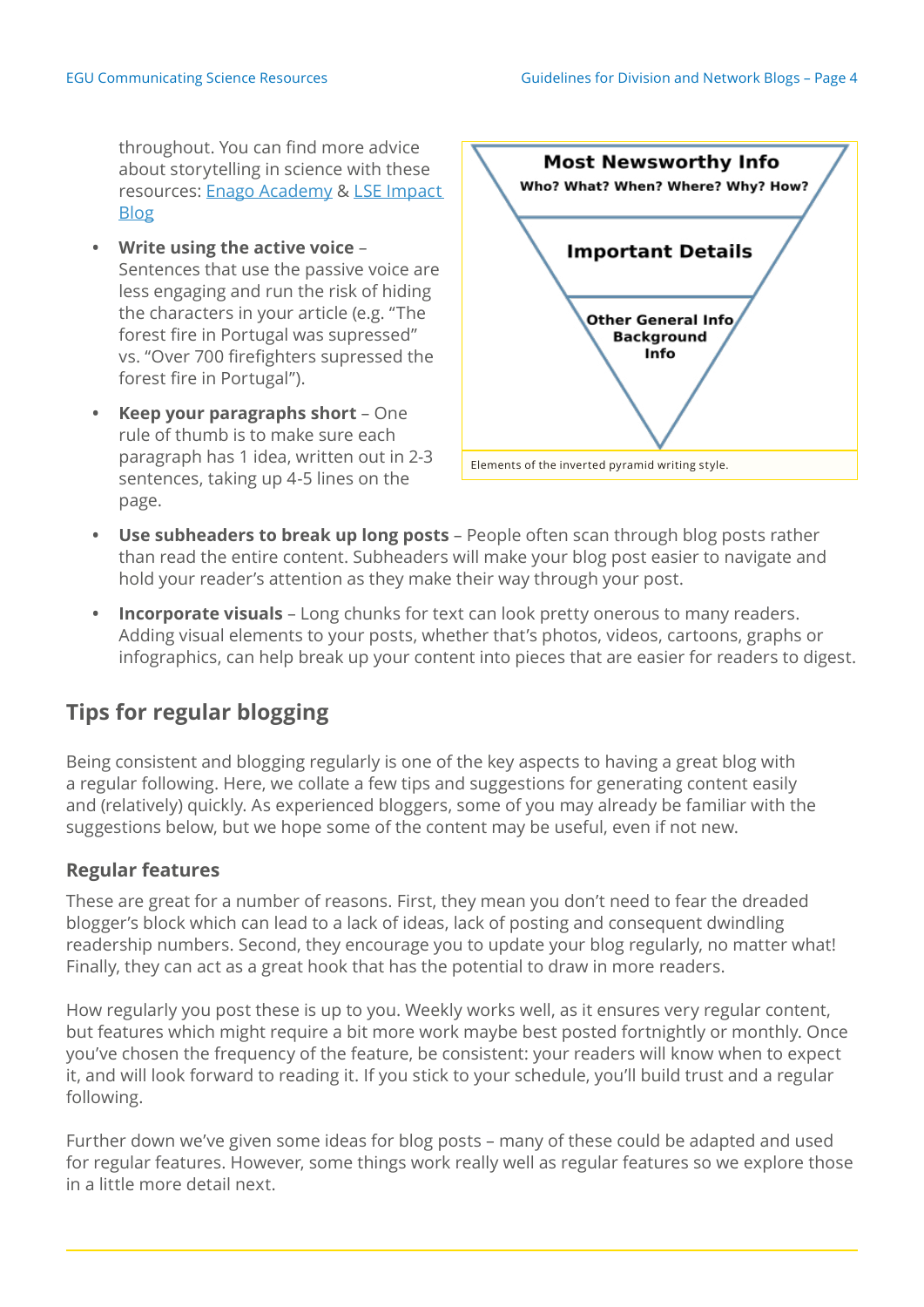- **• Photo blog posts** Find a great geo-themed image (imaggeo.egu.eu is a good source) and blog about it. The post can be [detailed](https://blogs.egu.eu/geolog/2018/06/04/imaggeo-on-mondays-a-colombian-myth-with-geologic-origins/) or simply an [image with a caption](https://blogs.egu.eu/geolog/2019/03/18/imaggeo-on-mondays-northern-lights-in-northern-norway/), you can mix up the format (long, short, more than one image, dependent on the time you've got to dedicate to the post) but the key is to post regularly on a weekly/fortnightly/monthly basis.
- **• Video blog posts** Same as above. You might consider making these yourself but most likely is that you find them online. No problem with reposting these, just make sure you credit the original source fully. One example is the GeoLog [Communicate your Science Video](https://blogs.egu.eu/geolog/2017/03/15/communicate-your-science-video-competition-finalists-2017-time-to-get-voting/)  [Competition](https://blogs.egu.eu/geolog/2017/03/15/communicate-your-science-video-competition-finalists-2017-time-to-get-voting/) series.
- **• Highlight papers** As you trawl the literature in your field to keep up to speed with the latest developments, pick a paper and highlight it on your blog. Add a few lines as to why you thought it was interesting; maybe even write a summary if you have the time. You can find an example of such on the [Stratigraphy, Sedimentology and Palaeontology Division](https://blogs.egu.eu/divisions/ssp/2019/05/01/paleontology-is-sexy-a-selection-of-recent-discoveries/)  [blog](https://blogs.egu.eu/divisions/ssp/2019/05/01/paleontology-is-sexy-a-selection-of-recent-discoveries/).
- **• News round-ups** Searching for news can be time consuming, so try to keep it manageable: consider selecting the top three, five or ten news stories of the week or month and highlight them in a list. Such blog posts can take a deep dive into a few big science stories (like GeoLog's monthly [GeoRoundUp](https://blogs.egu.eu/geolog/category/regular-features/georoundup/) series) or give a list of your favourite recent posts on a certain topic (like the Geology for Global Development blog series [#GfGDpicks](https://blogs.egu.eu/network/gfgd/2019/05/23/may-2019-gfgdpicks-scicomm/)). For more inspiration, check the news round-ups on other websites, such as [ScienceSeeker](http://www.scienceseeker.org/).

#### **More blog posts ideas**

- **• Book reviews**
- **• Research article summaries**, or if you are feeling brave, a review
- **• Summaries/comments on research that is 'newsy'** in your field
- Review and discuss the **'open questions' and unknowns** still present in your field
- **• Interviews with other scientists** (à la [GeoTalk](http://blogs.egu.eu/geolog/category/regular-features/geotalk/) in GeoLog, or the Tectonics and Structural Geology Division blog series [Meeting Plate Tectonics\)](https://blogs.egu.eu/divisions/ts/2018/10/23/meeting-plate-tectonics/) – This a good one for a monthly/ bimonthly feature.
- **• Field work** Blog about what you are doing when you go on field work. [Consider making](https://blogs.egu.eu/divisions/as/2018/08/10/into-the-mist-of-studying-the-mystery-of-arctic-low-level-clouds/)  [this into a series if you are going away for a while.](https://blogs.egu.eu/divisions/as/2018/08/10/into-the-mist-of-studying-the-mystery-of-arctic-low-level-clouds/)
- **• Lab work**  As per above
- **• Conferences** What are the most exciting developments happening at the current or next conference you are attending?
- **• Workshops** To advertise upcoming ones to your peers or to tell people about your experience
- **• How to** Describe the methodology behind some of your research. For greater impact add images (or even video!) of yourself carrying out an experiment or research task.
- **• How do** Some of the most popular social media posts on the EGU pages are those which describe how things work (for instance, the science behind turbidity currents). Unpick the science behind some of the key aspects in your field; if you can get your hands on some cool graphics, or footage, even better!
- **• 'Crowdsourced' post** Pose a question to your peers, colleagues, social media followers and anyone else you can think of and collate the answers to create a blog post.
- **• People to follow** A list of your favourite blogs/social media people to follow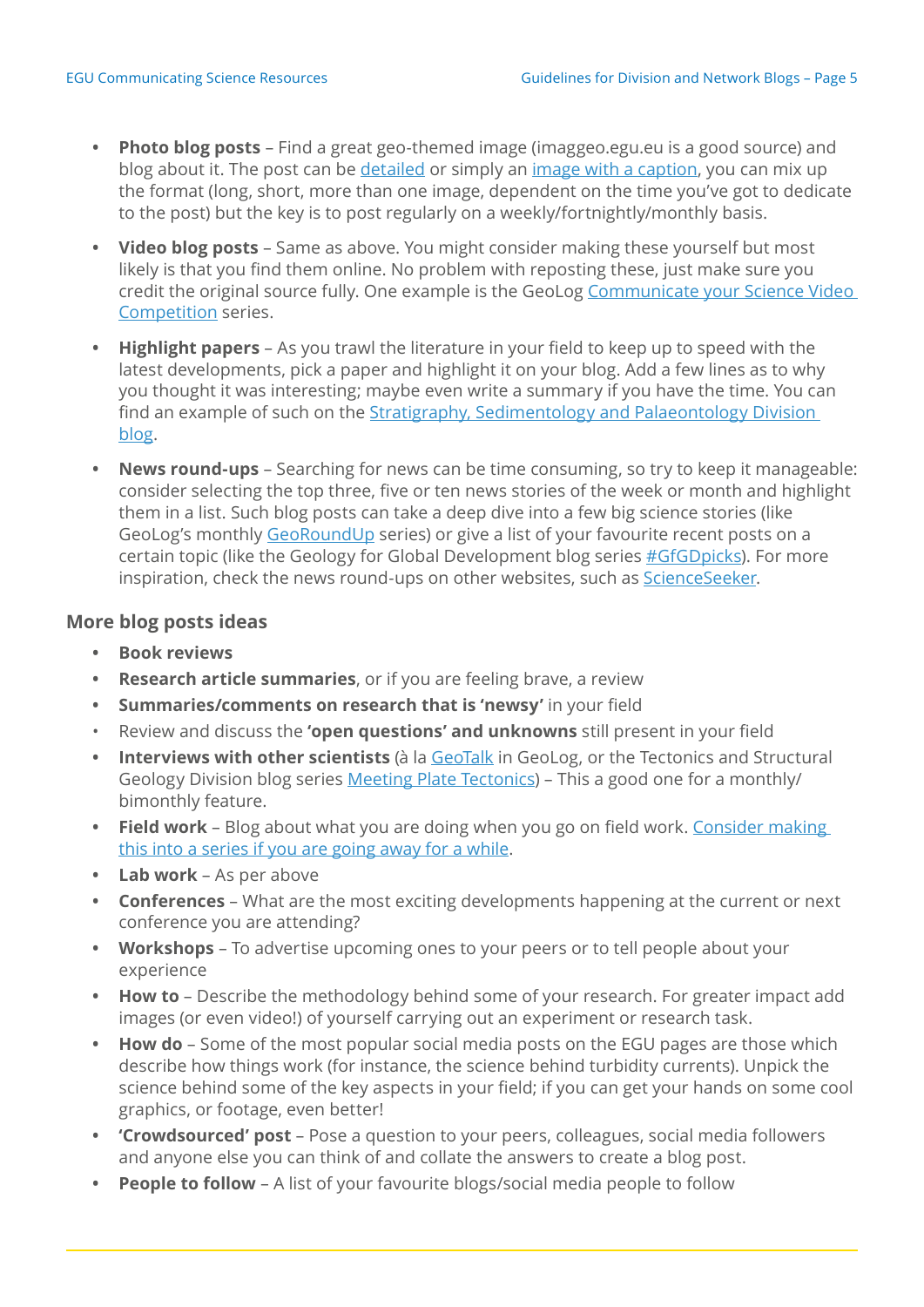- <span id="page-5-0"></span>**• 'Best of' post** – This works well at the end of the year as a round up or to celebrate your 'blogging anniversary': A list of your most popular posts. You could also group posts of a similar theme or topic and publish this at other times of the year.
- **• Science art** Consider engaging your audience through an artistic lens, whether that's writing poetry, creating cartoons, making graphics, or recording a song about a certain scientific subject.
- **• Job and PhD postings** Raise awareness of job and PhD openings in your field (you can review the **EGU** jobs search page for new listings).
- **• Quizzes** Engage with your audience by putting their geoscientific knowledge to the test!
- **• Polls/Surveys** Get ideas from your audience. There are a few ways you could use this:
	- First, you could do something similar to what the former EGU network blogger Matt Herod has done on GeoSphere with [GeoPolls,](http://blogs.egu.eu/network/geosphere/category/geopoll/) where he seeks readers' opinions on certain topics to drive discussion and engagement.
	- The Geodynamics Division blog follows a similar format through their advice column, [The Sassy Scientist](https://blogs.egu.eu/divisions/gd/category/ask-the-sassy-scientist/), where readers can put forward questions about research, academic life, career development, or anything in between.
	- Or you could use polls/surveys to gather information from your readers about the sort of content they'd like you to share in the future. This could help you get ideas for future content and more posts. You can find examples of such posts from the Natural [Hazards](https://blogs.egu.eu/divisions/nh/2019/05/14/our-audience-on-stage-new-nhet-blog-column/) and the [Tectonics and Structural Geology](https://blogs.egu.eu/divisions/ts/2019/05/10/give-us-your-feedback-on-our-blog/) Division blogs.

If your blog has an active comments section and your audience engages with you, why not tap into this? Create blog posts which answer the most common questions from your audience.

Are you active on social media? Why not use the most interesting questions from people you engage with via these platforms to kick start a blog post?

This also applies if you take part in outreach and communication activities. What are the most common questions you get asked about your research and field work during these events? Why not turn them into a blog post? Chances are your readers are also interested in the same topics.

Are you writing for other blogs or publications? Why not cross post your articles? This will save you time but mean that your EGU blog still has a regular content stream even when you aren't writing 'bespoke' features for it. Just remember to add a by-line at the end of the post indicating that it was published elsewhere first: former EGU network blogger Simon Redfern [has done it in the past.](https://blogs.egu.eu/network/atomsi/2015/04/25/why-kathmandu-was-so-vulnerable/)

Finally, it's worthwhile taking a look at what other science bloggers are writing about. Their posts and blogs might inspire new ideas and content for your own blog.

## **Recruiting and working with guest bloggers**

Attracting and canvasing guest bloggers will enhance the blog's content, readership and profile. It is a great way to generate relatively quick content for the blog, while also offering division members or people in your community a way of getting involved. Don't be afraid to [advertise calls](http://blogs.egu.eu/geolog/2015/08/05/the-egu-network-blogs-are-looking-for-guest-contributions/)  [for guest bloggers](http://blogs.egu.eu/geolog/2015/08/05/the-egu-network-blogs-are-looking-for-guest-contributions/), both on social media and the blog itself.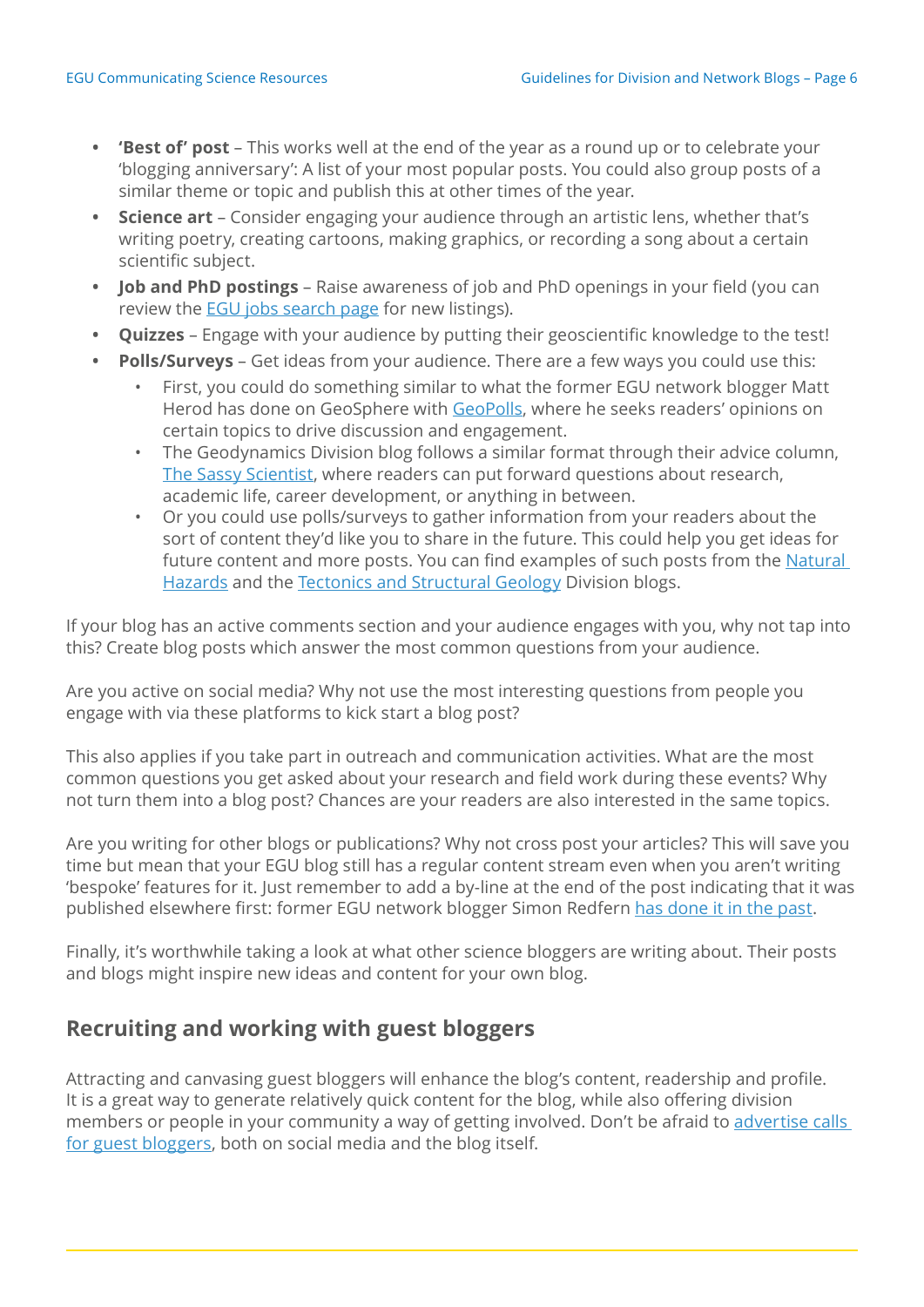<span id="page-6-0"></span>You can also recruit guest writers in person or via email if there is a certain study or person that you think would make great content for your blog. Conferences, workshops and other networking events are prime opportunities to recruit guest bloggers.

When approached by a potential guest contributor, or when inviting someone to write a post, please consider sharing with them the [general blogging guidelines we feature on GeoLog](http://blogs.egu.eu/geolog/submit-a-post/). These outline important things to consider when preparing a blog post, such as length of the post, use of images, language to use and the how to use references.

### **Reaching a public audience**

While several of the division and network blog posts are targeted to scientists, many topics in the Earth, planetary and space sciences are of interest to a wide audience, beyond your scientific peers! Here are some tips to make your posts more accessible to the general public.

#### **Coming up with blog post ideas**

One of the best ways to engage a general audience is to clearly show how a topic or area of research influences their lives (directly or indirectly). When brainstorming blog ideas, think about how geoscience topics can be connected to non-scientific communities and what aspects of a particular field of study would be the most relevant.

For example, you can write about recent geoscience-related events and topics covered in the media. Examples include the Seismology Division blog's post about the [2018 Palu earthquake](https://blogs.egu.eu/divisions/sm/2018/10/08/palu-2018-science-and-surprise-behind-the-earthquake-and-tsunami/)  [and tsunami](https://blogs.egu.eu/divisions/sm/2018/10/08/palu-2018-science-and-surprise-behind-the-earthquake-and-tsunami/) and the Stratigraphy, Sedimentology and Palaeontology Division blog's post about [plastic in the sedimentary record](https://blogs.egu.eu/divisions/ssp/2019/01/09/the-plastocene-plastic-in-the-sedimentary-record/). These two posts were very popular, receiving 1,854 and 10,698 pageviews respectively in the first six weeks after publication.

You could also think about highlighting the geosciences in topics that don't have an evident connection to Earth sciences, whether that's particular places, aspects of everyday life, or pop culture. Past EGU blog posts have discussed the geological elements of cities like [Lisbon](https://blogs.egu.eu/divisions/ts/2018/11/03/lisbon-at-the-down-of-modern-geosciences/) and [Rome,](https://blogs.egu.eu/divisions/ts/2017/12/03/how-rome-and-its-geology-are-strongly-connected/) explained [mantle convection in Easter eggs](https://blogs.egu.eu/divisions/gd/2018/03/28/convection-in-eggs/), and covered [climate science in the world of Game of](https://blogs.egu.eu/geolog/2019/05/17/geosciences-column-climate-modelling-game-of-thrones/)  [Thrones](https://blogs.egu.eu/geolog/2019/05/17/geosciences-column-climate-modelling-game-of-thrones/) (the last receiving more than 2,200 page views in the first six weeks after publication).

Also keep an eye out for topics that are particularly quirky and unusual, or feature cool visuals. Examples include an EGU press release on [peculiar ice filaments](https://www.egu.eu/news/180/fungus-shapes-hair-ice-researchers-identify-fungus-responsible-for-peculiar-ice-filaments-that-grow-on-dead-wood/) that grow on dead wood, and the Cryospheric Sciences Division's blog post on [why icebergs are different colours](https://blogs.egu.eu/divisions/cr/2018/03/30/image-of-the-week-super-cool-colours-of-icebergs/).

#### **Be specific and give context**

When writing blog posts for the general public, don't underestimate their intelligence, but don't overestimate their knowledge of the geosciences. As you discuss certain regions, processes, ideas, and theories, make sure you clearly show why they are important and what implications are present.

For example, if you are studying the climate impacts of air traffic activity, you need to illustrate what these impacts are exactly. If you are talking about research on the Tibetan Plateau, you need to explain why this particular region is significant.